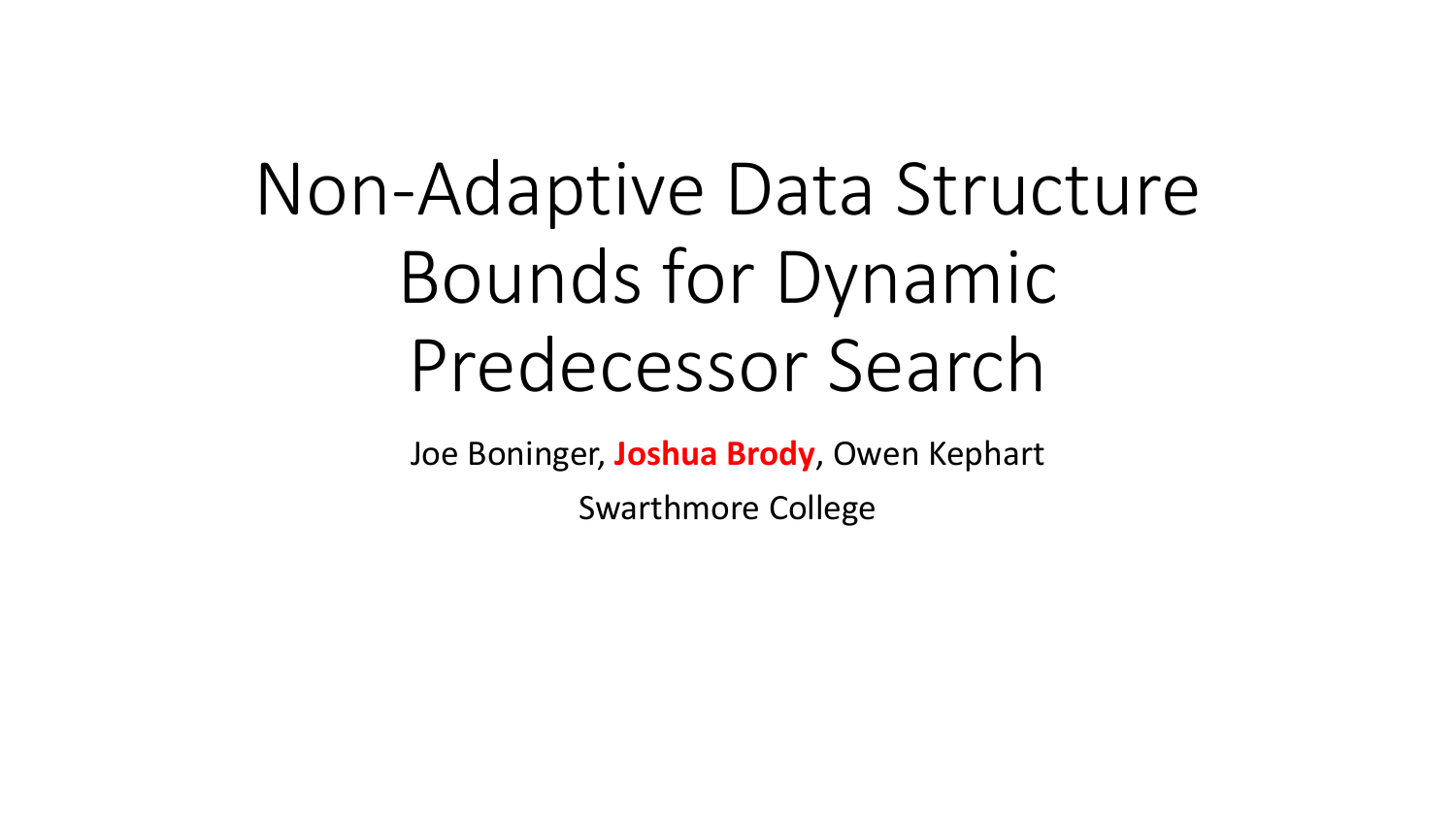## Cell Probe Model [Yao81]



- Memory consists of **w-bit** cells
- Updates/queries charged for # probes
- All other computation *for free*
- Cell Probe Complexity: # probes

required to maintain DS.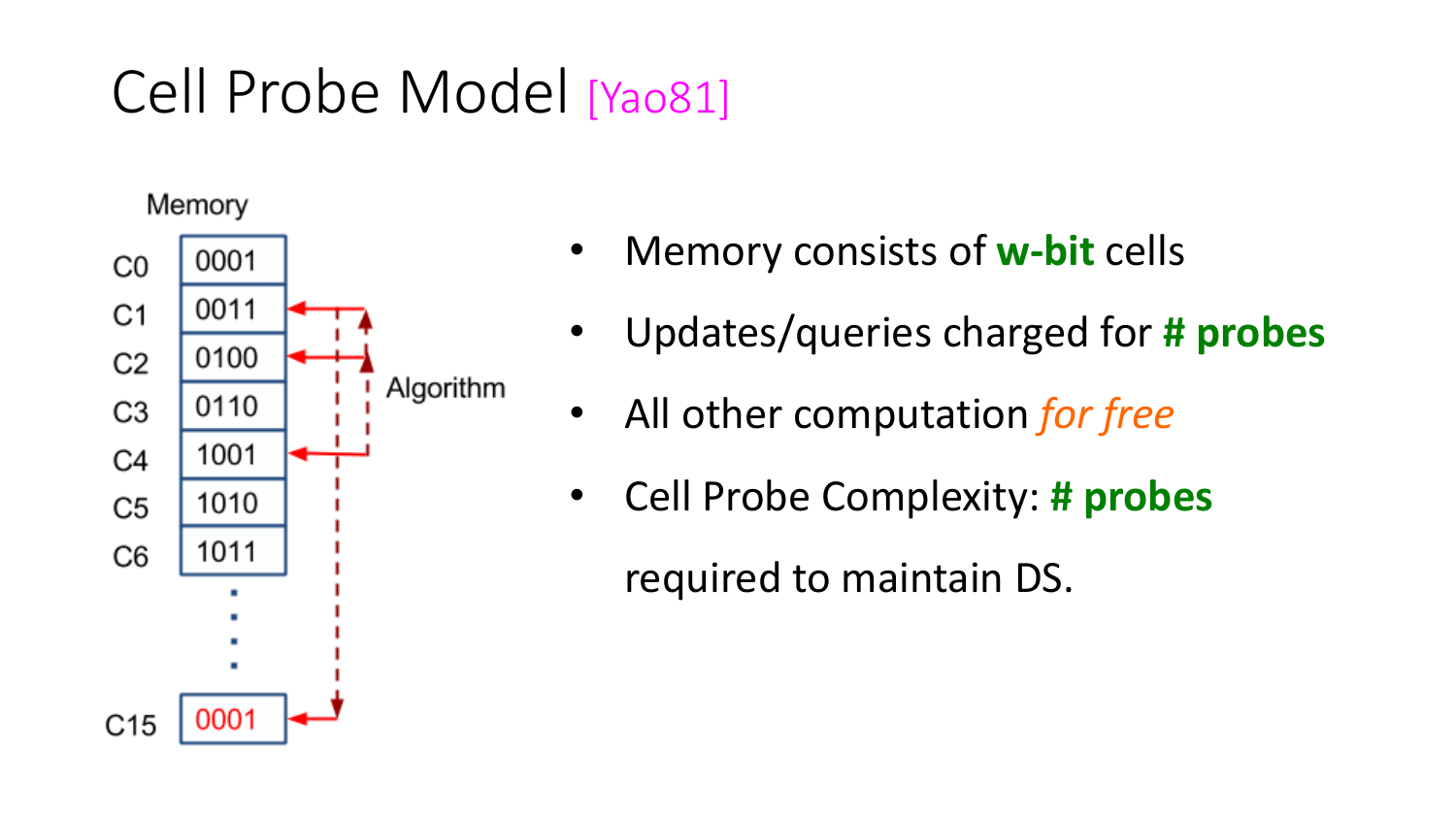## Dynamic data structures

- Maintain a set of data S, support updates and queries. e.g.
	- $S \subseteq \{1, ..., m\}$
	- Updates: insert/delete element
	- Query(x): is  $x \in S$ ?
	- **t**<sub>u</sub>,t<sub>a</sub>: update/query time
- Goal: show  $max\{t_u, t_a\} \geq poly(m)$



**Current State of the art:** 
$$
max\{t_u, t_q\} = \Omega\left(\left(\frac{\log m}{\log \log m}\right)^2\right)
$$
 [Larsen12]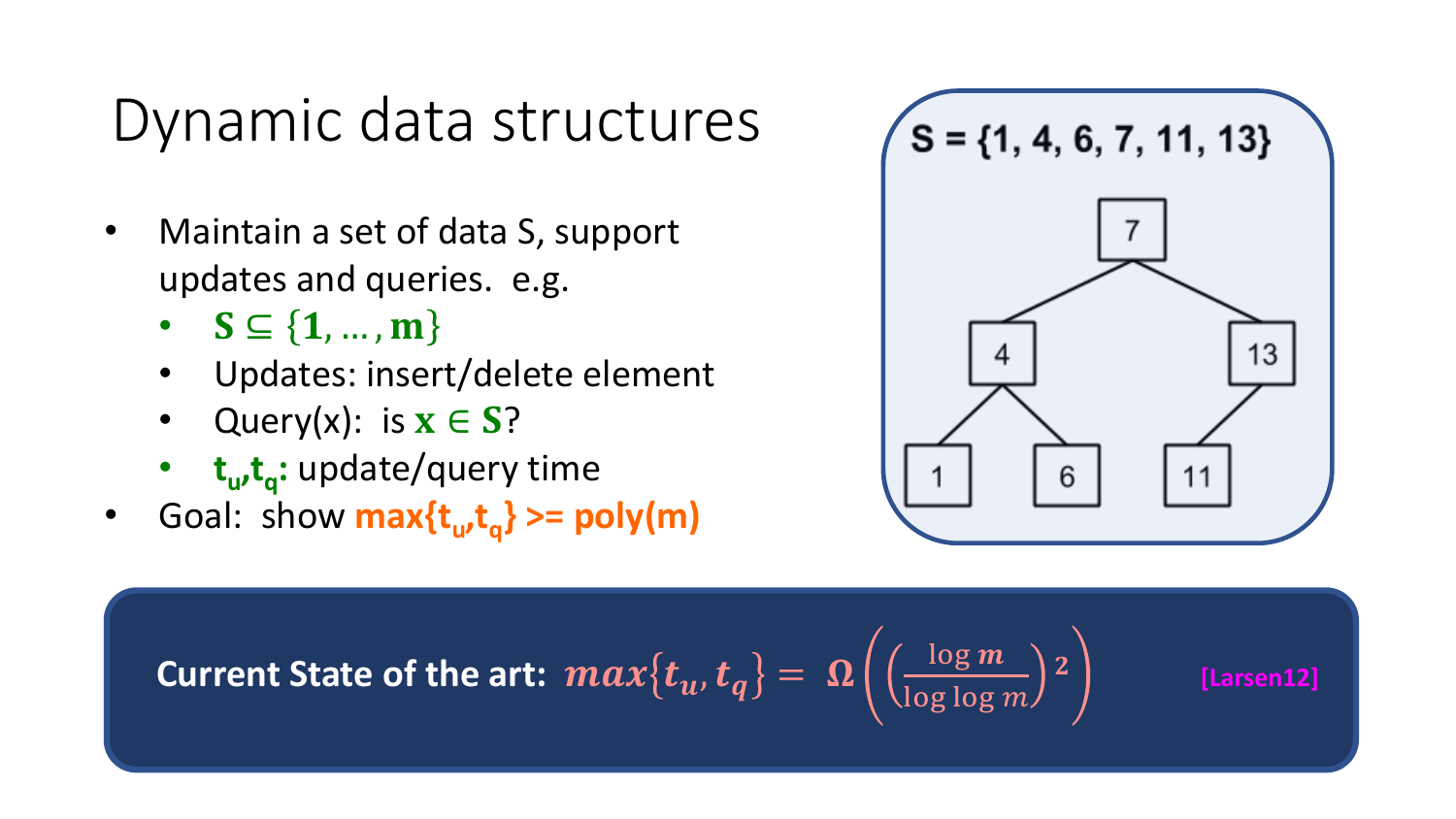## Previous results/hard problems

• [Larsen 12a, 12b]: 
$$
\Omega\left(\left(\frac{\log m}{\log \log m}\right)^2\right)
$$
 for 2D-range counting, polynomial

evaluation

• [CGL15, WY16]: 
$$
\Omega\left(\left(\frac{\log m}{\log \log m}\right)^2\right)
$$
 amortized bounds

- [Patrascu10]: polynomial lower bounds from CC of Multiphase
- [CEEP12]: strongest Multiphase conjecture false, but weaker version still shows polynomial DDS lower bounds
- **[BL15]:** polynomial lower bounds for non-adaptive DS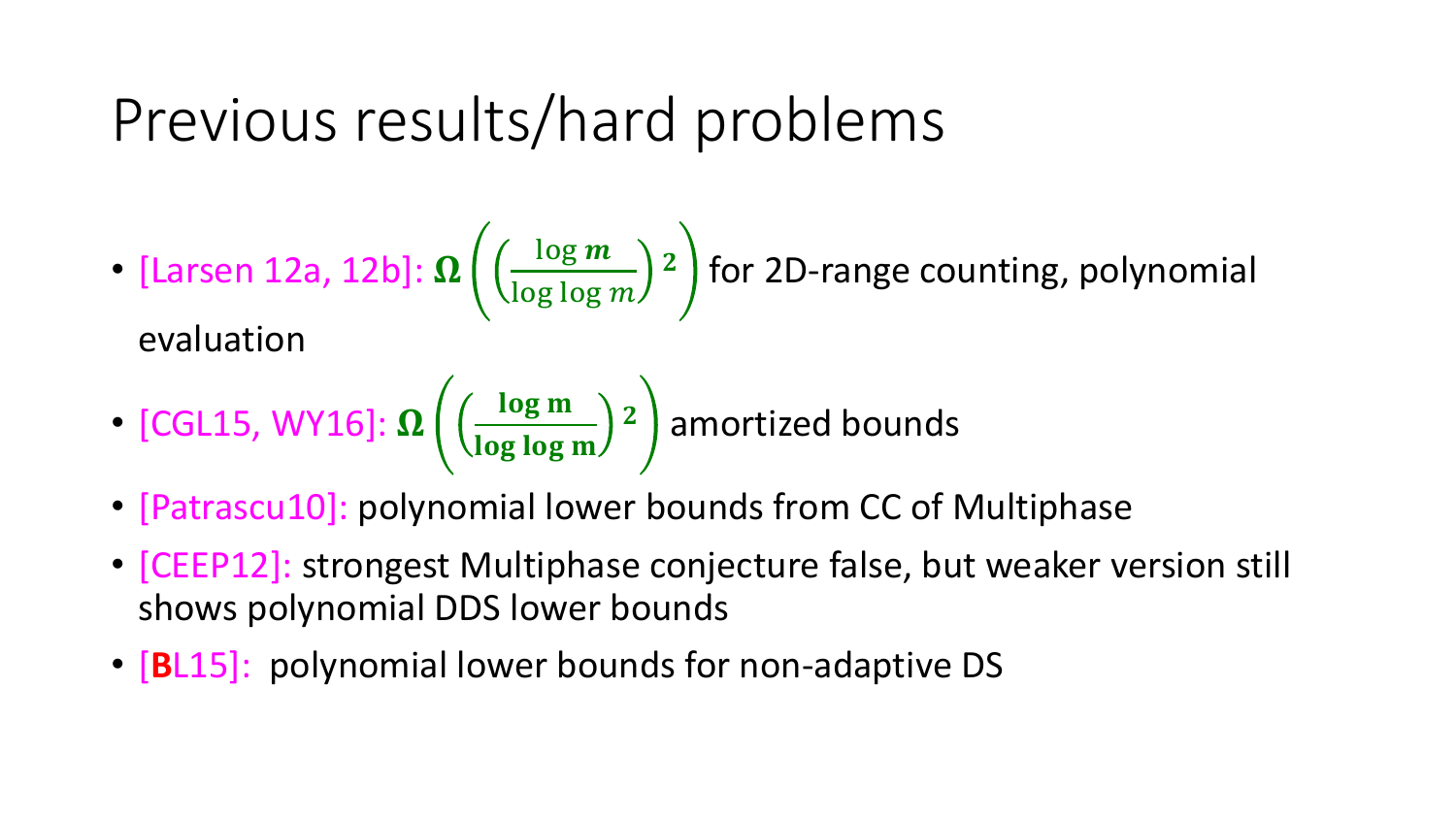#### Non-Adaptive Data Structures

- **Non-Adaptive Queries:** cells probed by query algorithm chosen in advance
- Non-Adaptive Updates: cells probed by update algorithm chosen in advance
- **Memoryless Updates:** non-adaptive, plus contents of each write depend only on update, prev. contents.

**Non-Adaptive Data Structure:** non-adaptive queries, updates **Memoryless Data Structure:** non-adaptive queries, memoryless updates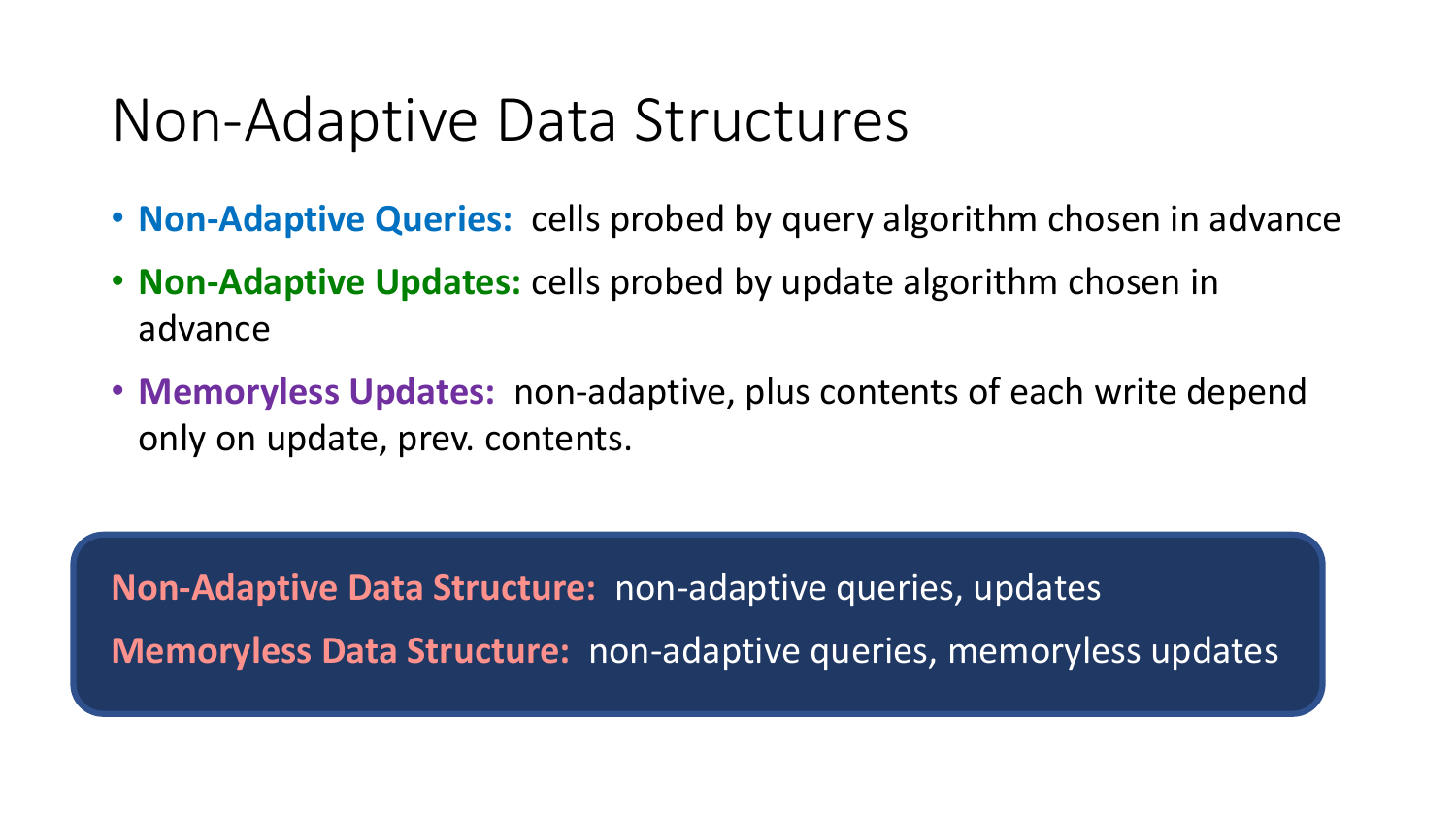## Predecessor Search

Maintain set  $T \subseteq [m]$  of  $\leq n$  *items*, support

- Insert(j)
- Delete(j)
- **Pred(i)** =  $\max\{j \le i : j \in T\}$

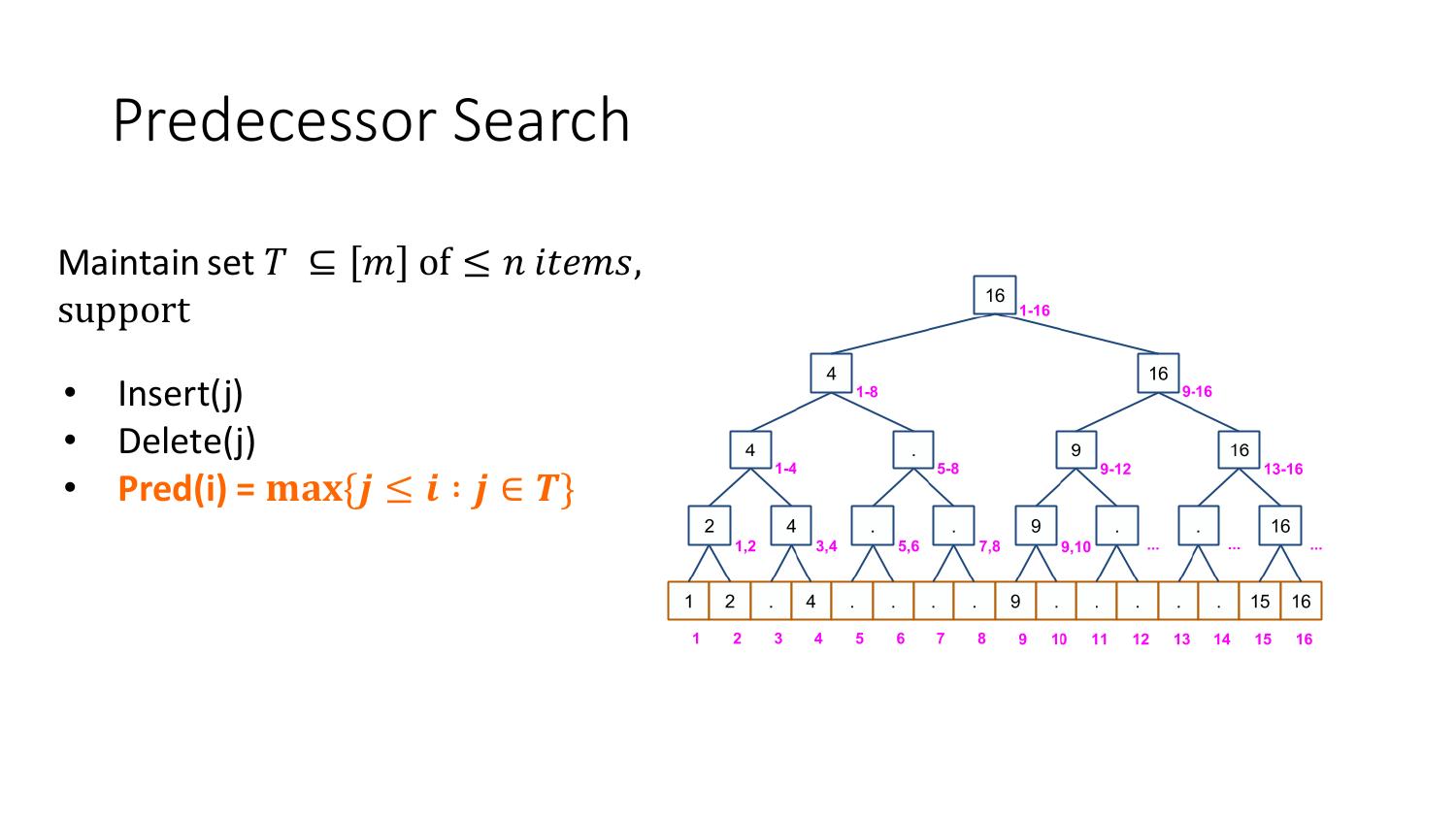## Our Results

• Adaptive DS for Pred with  $t_u, t_q = O(log log m)$  [van Emde Boas 75]

 $\sqrt{105}$  Hv/J

• Non-Adaptive:  $t_u$ ,  $t_q = \mathbf{0} \left( \boldsymbol{min} \left\{\frac{n \log m}{w} \right\} \right)$  $\boldsymbol{w}$ , log m

• Non-Adaptive: 
$$
\max\{t_u, t_q\} = \Omega\left(\min\left\{\frac{n \log m}{w \log w}, \frac{\log m}{\log w}\right\}\right)
$$

Recent independent work [Rao, Ramamoorthy 17]:

• Either 
$$
t_q = \Omega\left(\frac{\log m}{\log \log m + \log w}\right)
$$
 or  $t_u = \Omega\left(\frac{t_q m^{1/2(1+t_q)}}{\log(m)}\right)$ 

Only requires non-adaptive queries

• Memoryless: , ≥ /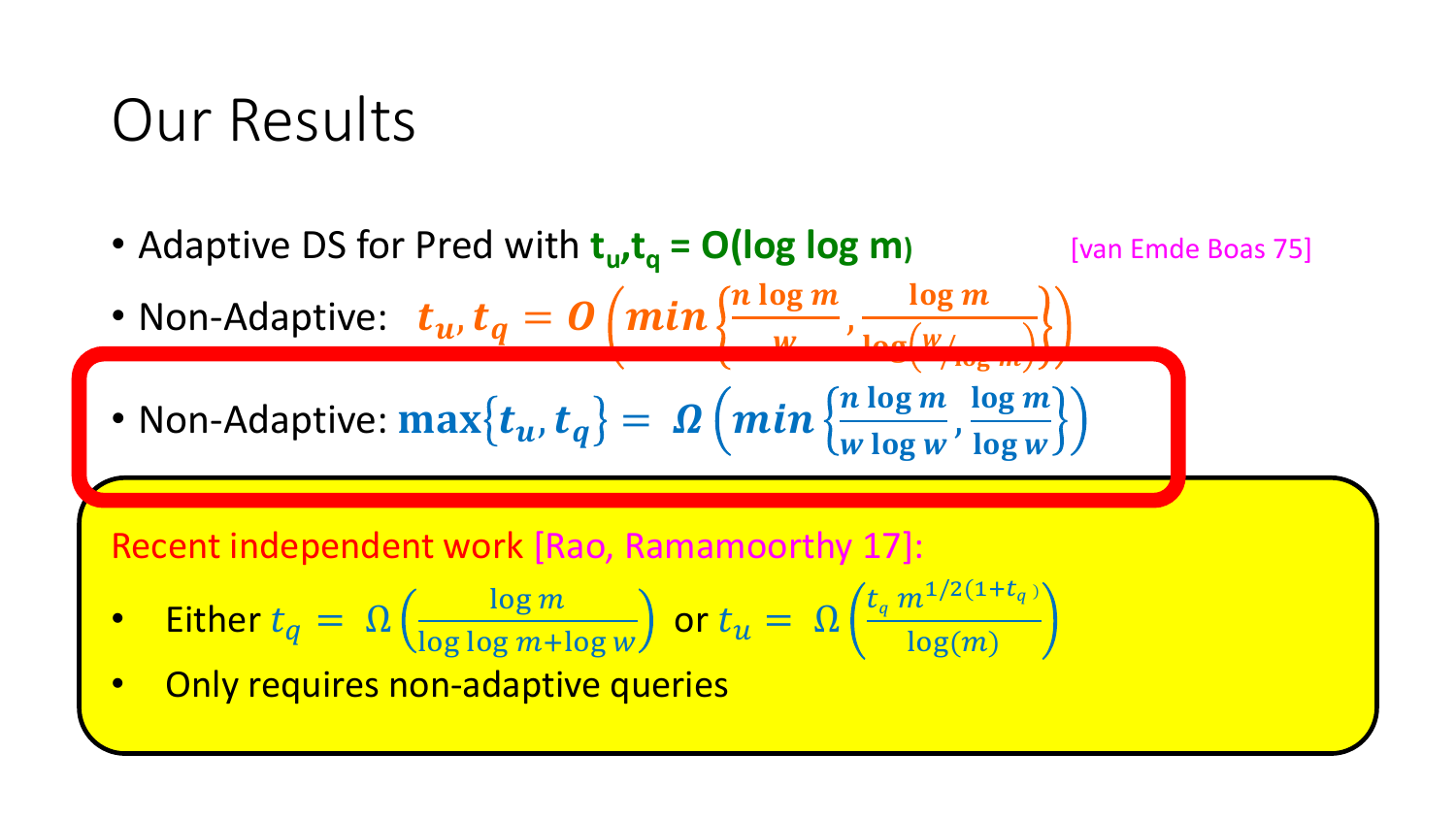**Theorem:** Let  $\alpha = \min\{n, w/2\}$ . Then, any non-adaptive data structure solving dynamic predecessor with  $t_u = O(\log m)$  must have

> $t_q \geq \frac{\alpha \log m}{2w \log(w)}$ 2 $w$   $\log(w\!\cdot\! t_u)$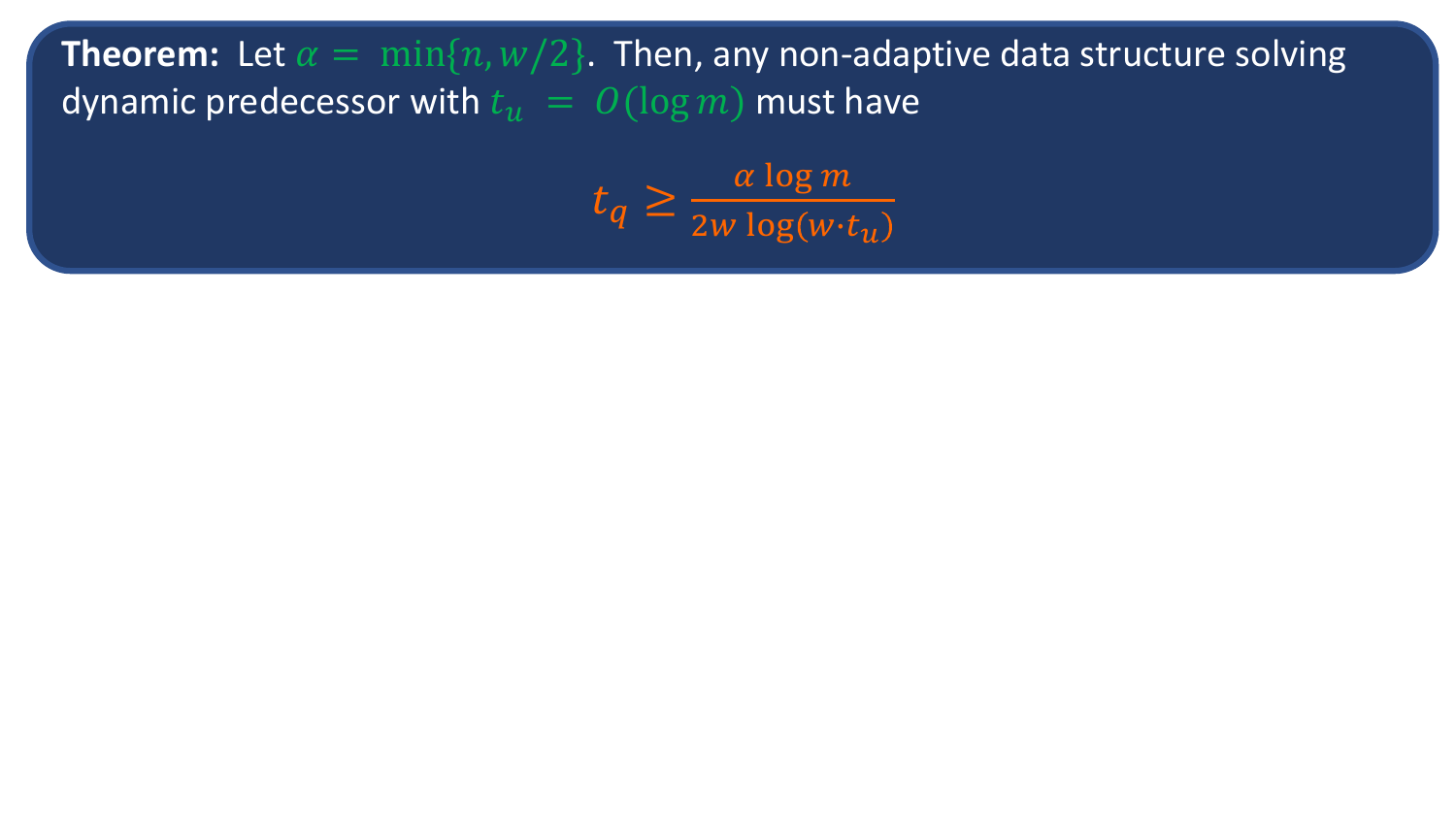**Theorem:** Let  $\alpha = \min\{n, w/2\}$ . Then, any non-adaptive data structure solving dynamic predecessor with  $t_{ii} = O(\log m)$  must have

> $t_q \geq \frac{\alpha \log m}{2w \log(w)}$ 2 $w$   $\log(w\!\cdot\! t_u)$

- **Idea:** grow set of cells **C**, maintain query set **A** such that each query in **A** probes every cell in **C**
- **Setup:** Predecessor w/wraparound: **Pred\*(i)** = min(Pred(i), Pred(m))
	- **Q**<sub>i</sub>: cells probed by **Pred(i)**
	- **U**<sub>j</sub>: cells probed by **Insert(j)**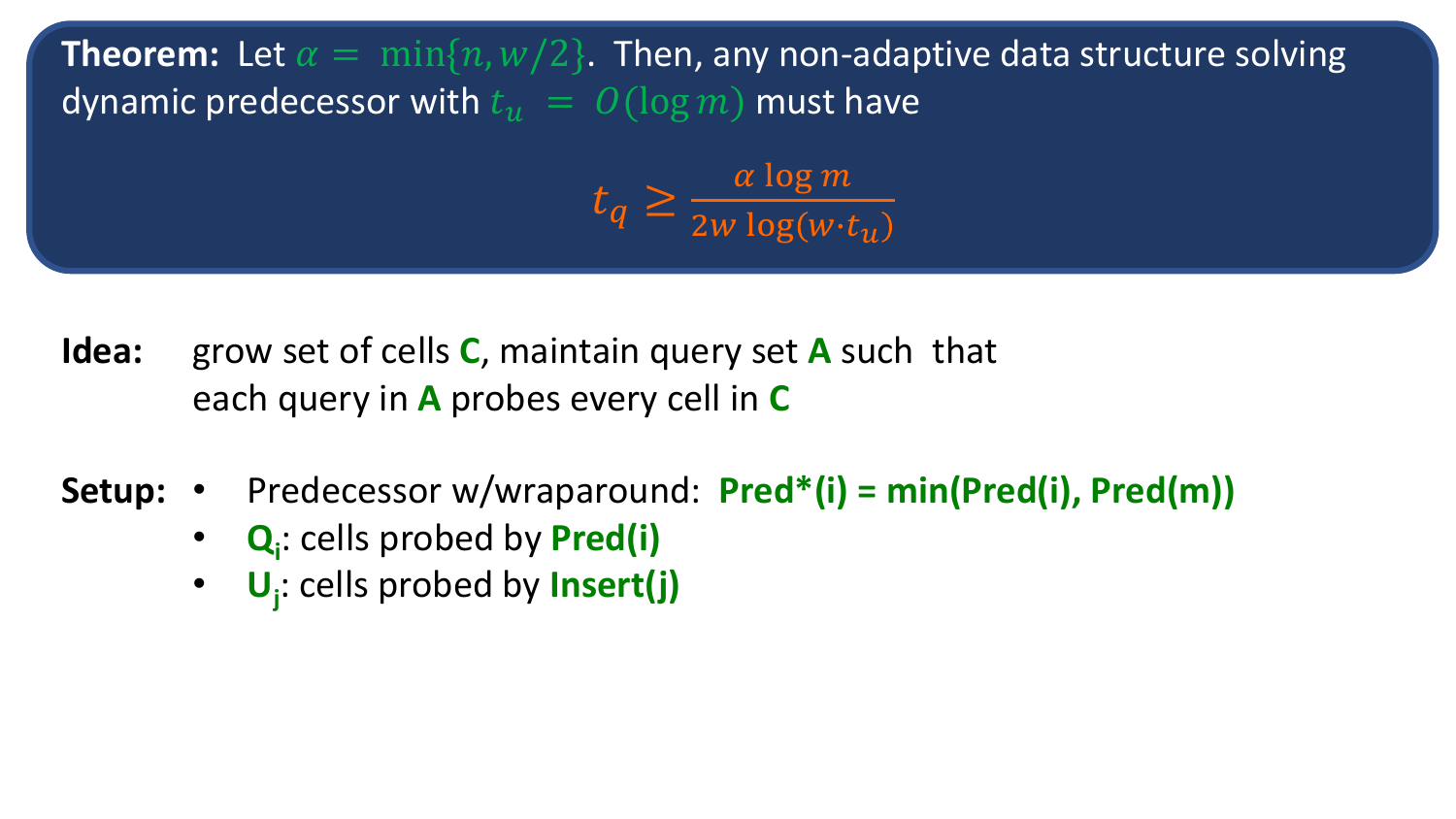**Theorem:** Let  $\alpha = \min\{n, w/2\}$ . Then, any non-adaptive data structure solving dynamic predecessor with  $t_u = O(\log m)$  must have

> $t_q \geq \frac{\alpha \log m}{2w \log(w)}$ 2 $w$   $\log(w\!\cdot\! t_u)$

**Main Technical Lemma:** Let C be a set of cells in the data structure and  $A \subseteq [m]$ . If 1.  $|A| \geq \sqrt{m}$ 2.  $|C| \leq \frac{\alpha \log m}{\epsilon m}$  $\frac{10 g H}{5 W}$ , and 3. For all  $i \in A$ , Pred(i) probes each cell in C, then There is  $j \in A$  and subset  $A' \subseteq A$  with  $|A'| \geq \frac{|A|}{\sqrt{2}}$  $\frac{|A|}{W^2}$  such that for all  $i \in A'$ , U<sub>i</sub> and Q<sub>i</sub> intersect *outside of C*.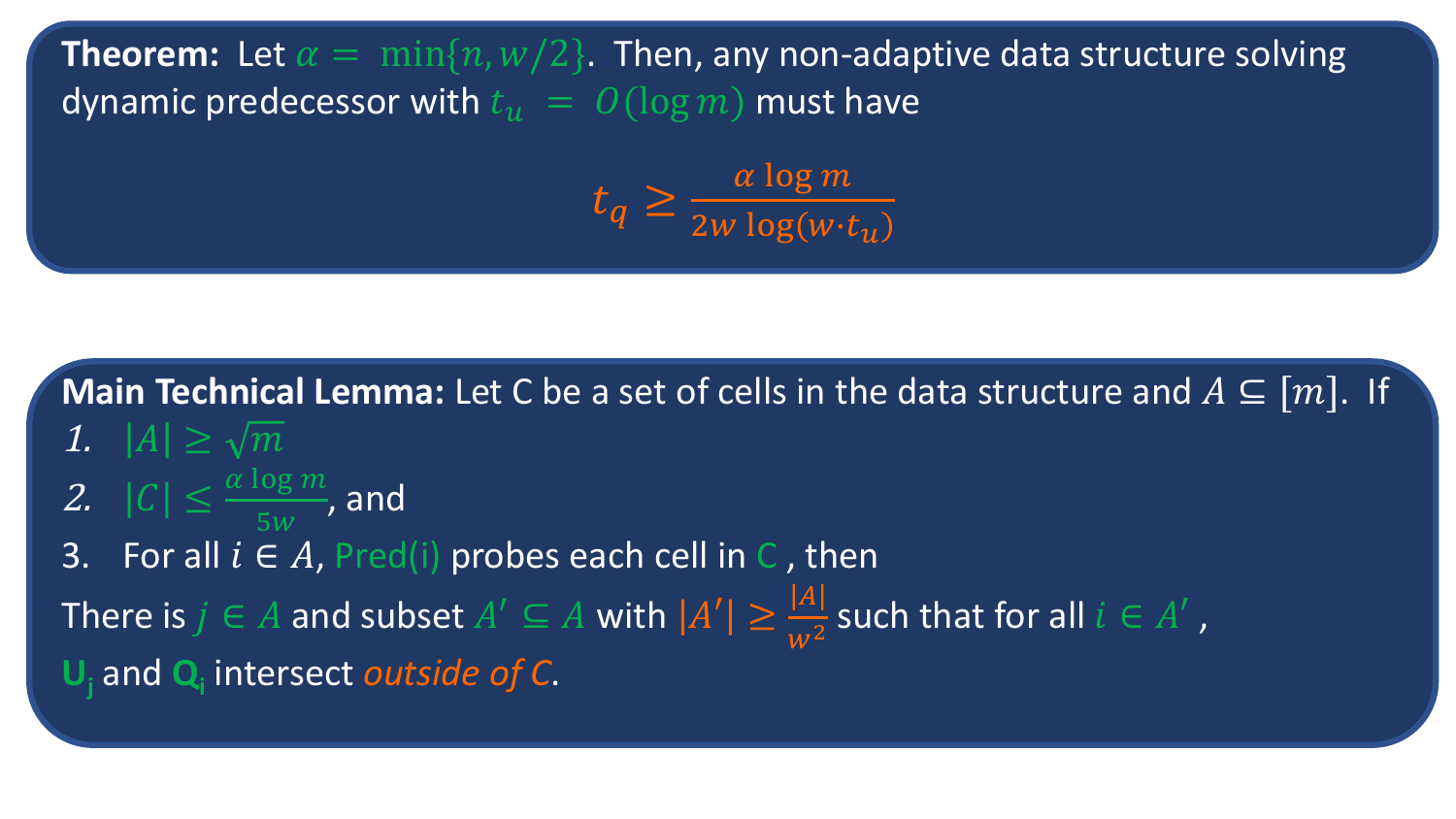

Proof: *induction* 

Base Case:

- **Q**<sub>i</sub>, U<sub>j</sub> intersect for each i,j
- *Pigeonhole Principle:* **there is cell c probed by Insert(j) and m/t<sub>u</sub> Pred(i)**
- $C_1 = \{c\}, A_1 = \{i: \text{Pred}(i) \text{ probes } c\}$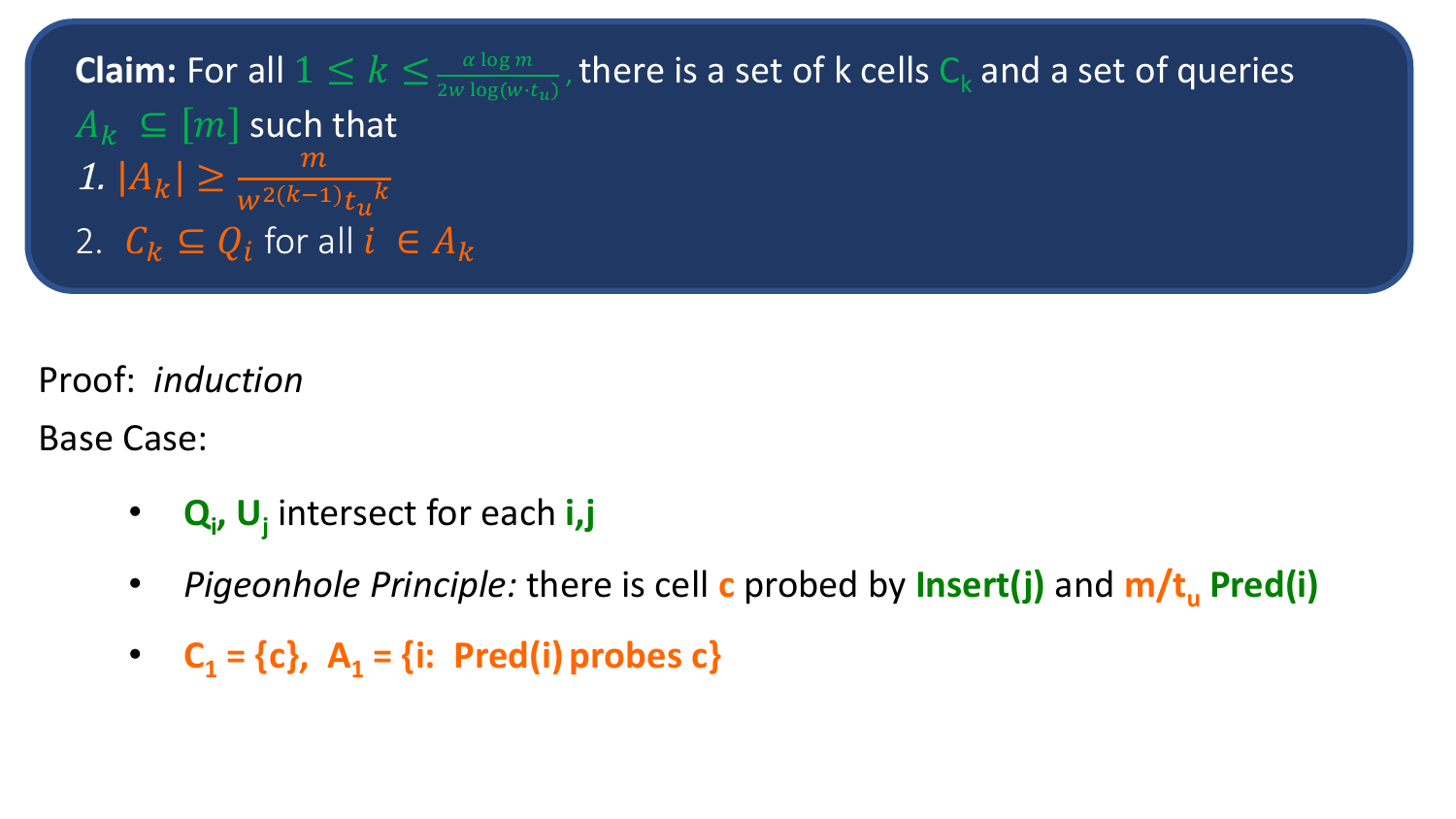**Claim:** For all 
$$
1 \le k \le \frac{\alpha \log m}{2w \log(w \cdot t_u)}
$$
, there is a set of k cells  $C_k$  and a set of queries  $A_k \subseteq [m]$  such that   
1.  $|A_k| \ge \frac{m}{w^{2(k-1)}t_u^k}$   
2.  $C_k \subseteq Q_i$  for all  $i \in A_k$ 

Induction Hypothesis: There is  $A_k$ ,  $C_k$  such that  $C_k \subseteq Q_i$  for all  $i \in A_k$ 

Induction Step:

- MTL: there is lnsert(j), subset  $A_{k}^{\prime} \subseteq Ak$  with  $|A_{k}^{\prime}| \geq \frac{|A_{k}|}{w^{2}}$  $\frac{|\mathbf{A}_{\mathbf{k}}|}{|\mathbf{w}^2|}$  s.t. for all  $i \in A'$  ,  $U_i$  and  $Q_i$  intersect *outside of*  $C_k$ .
- *Pigeonhole:* there is cell  $\mathbf{c} \in \mathbf{U}_\mathbf{j} \setminus \mathbf{C}_\mathbf{k}$  probed by  $\frac{|\mathbf{A}_\mathbf{k'}|}{\mathbf{t}_{\mathbf{u}}}$  $\geq \frac{|A_{k}|}{n\epsilon}$  $w^2t$ <sub>u</sub> queries
- $C_{k+1} = \{c\} \cup Ck$ ,  $A_{k+1} = \{i \in A_k' : \text{Pred}(i) \text{ probes } c\}$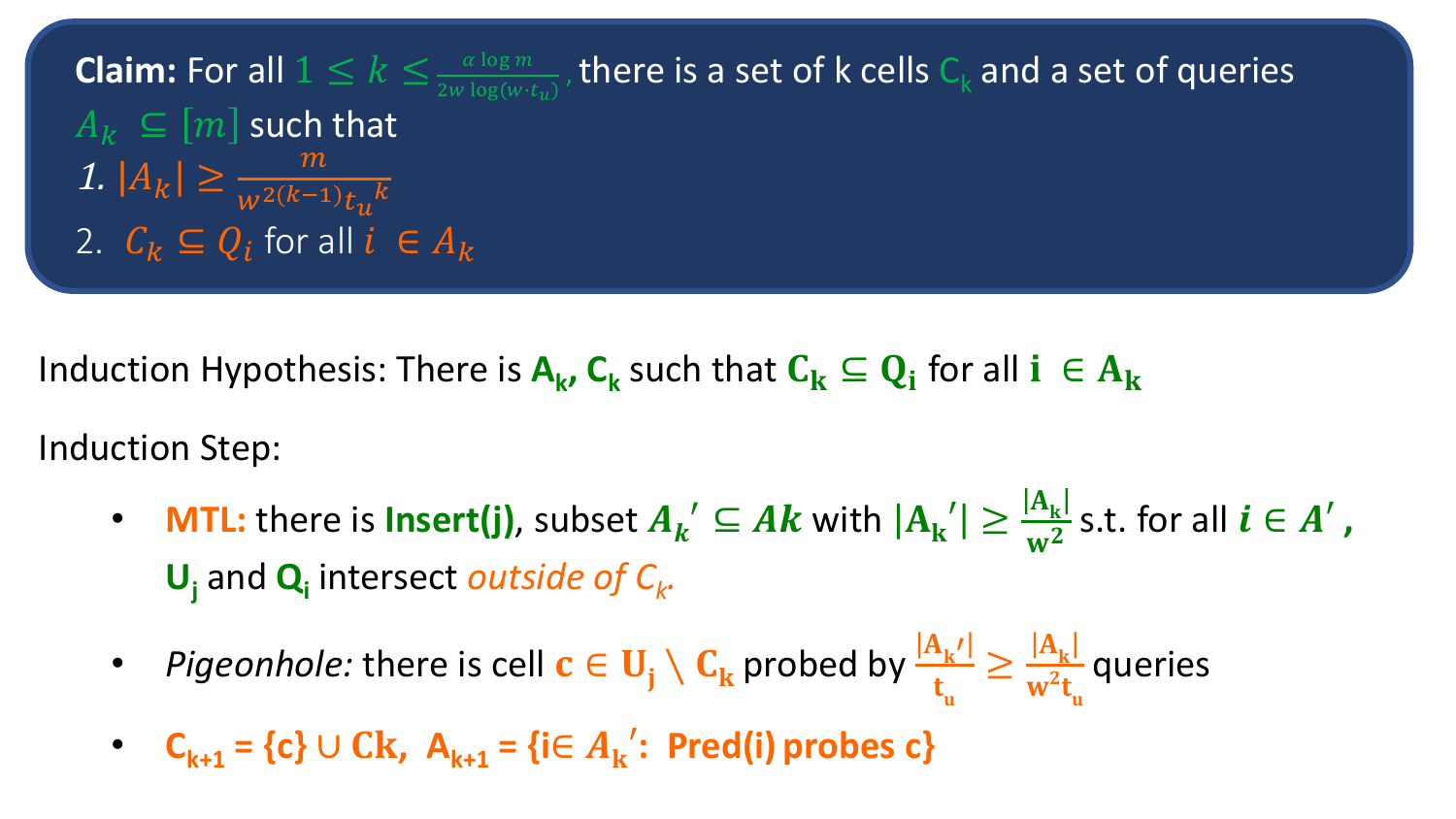**Main Technical Lemma:** Let C be a set of cells in the data structure and  $A \subseteq [m]$ . If

- 1.  $|A| \geq \sqrt{m}$
- 2.  $|C| \leq \frac{\alpha \log m}{\epsilon m}$  $\frac{10 g H}{5 w}$ , and
- 3. For all  $i \in A$ , Pred(i) probes each cell in C, then
- There is  $j \in A$  and subset  $A' \subseteq A$  with  $|A'| \geq \frac{|A|}{\sqrt{2}}$  $\frac{|A|}{|W^2}$  such that for all  $i \in A'$ ,

U<sub>i</sub> and Q<sub>i</sub> intersect *outside of C*.

Proof: suppose implication false. Then

- For every update j,  $\mathbf{U}_j \cap \mathbf{Q}$ **i**  $\subseteq$  *C* for all but  $\frac{|A|}{w^2}$  queries
- For any set **T** of  $\alpha$  updates, for all but  $\frac{|A| \alpha}{w^2} \leq \frac{|A|}{2w}$  queries,  $U_i \cap Qi \subseteq C$  for all  $j \in T$
- When DS stores T, can use C to compute **Pred(i)** for *most* i.
- Use C to encode **T**.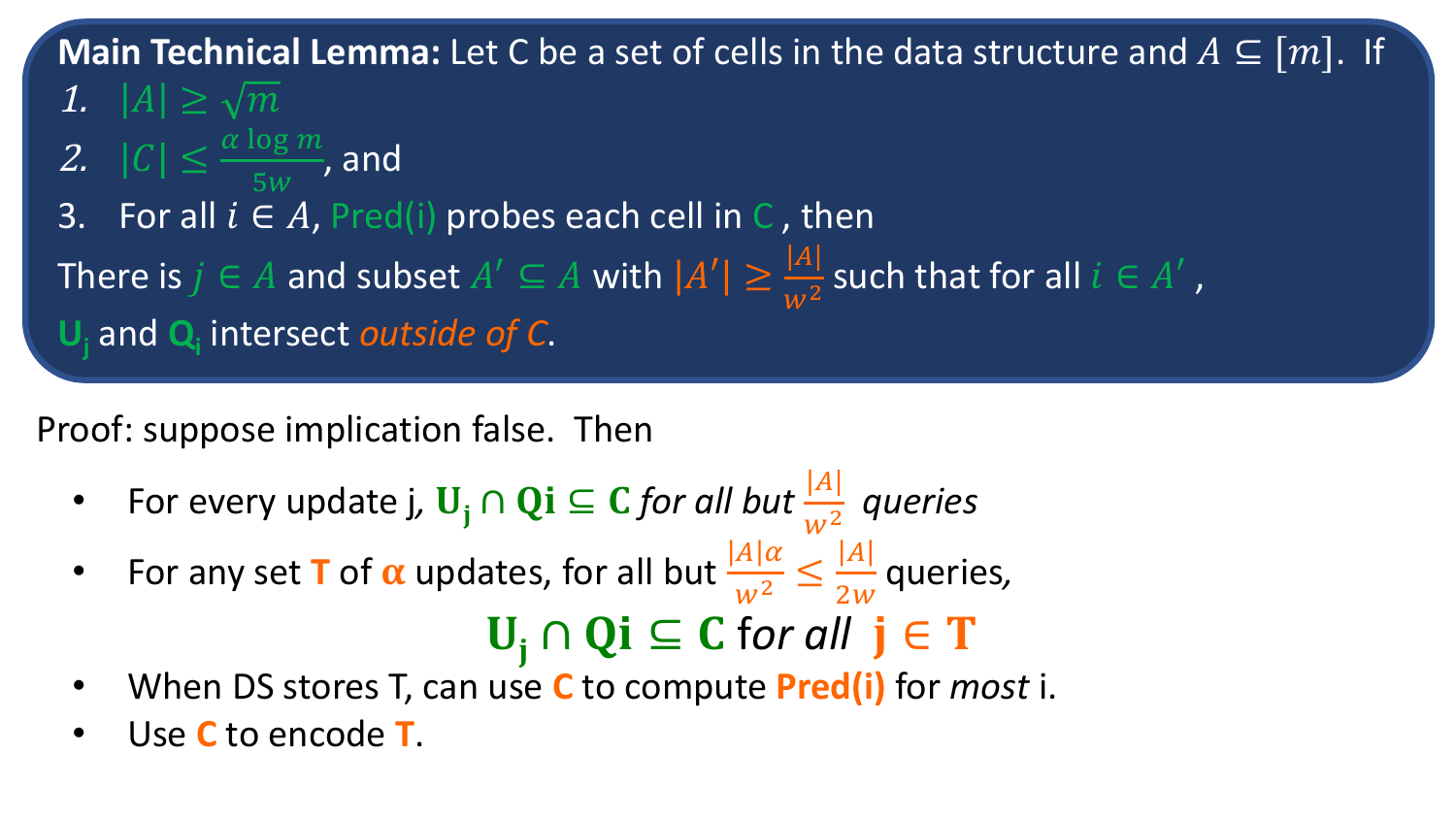Encode arbitrary *spread out* subset  $T \subseteq A$  with 1.  $|T| = \alpha$ 2.  $|j - j'| \ge |A|/w$  for all  $j, j' \in T$ 

Fact: There are 2  $\alpha$  log m  $\frac{q}{4}$   $(1-o(1))$ spread out T





Less than  $\left| \mathbf{A} \right| / 2 \mathbf{w}$  total errors  $\rightarrow$  Decoder recovers **T**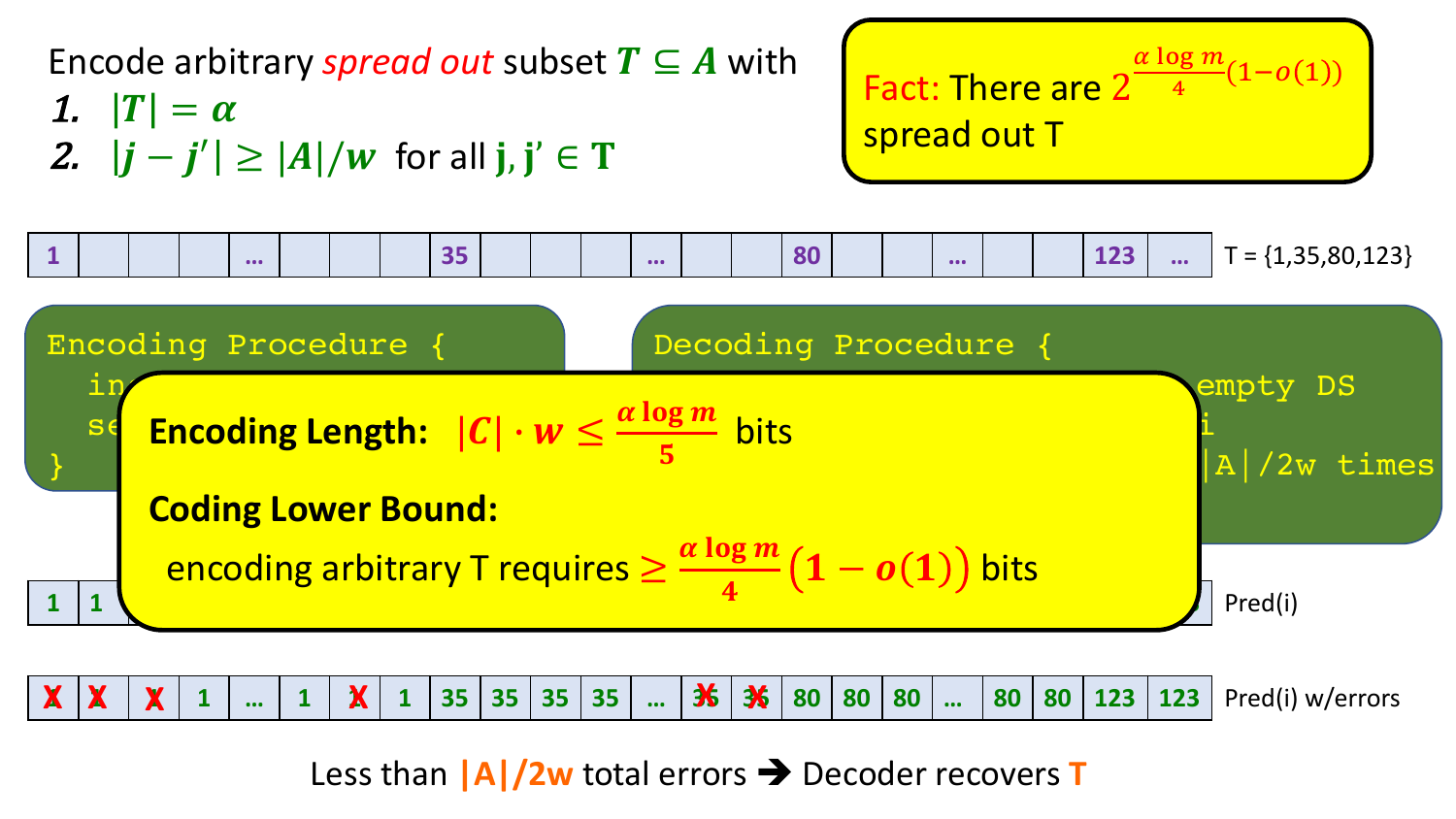**Main Technical Lemma:** Let C be a set of cells in the data structure and  $A \subseteq [m]$ . If 1.  $|A| \geq \sqrt{m}$ 2.  $|C| \leq \frac{\alpha \log m}{\epsilon}$  $\frac{10 g \, m}{5 w}$ , and **Claim:** For all  $1 \leq k \leq \frac{\alpha \log m}{2 \log \left( \log n \right)}$ , there is a set of k cells  $\mathsf{C}_\mathsf{k}$  and a set of queries  $A_k\;\subseteq\;$  $\lceil m \rceil$  such that 1.  $|A_k| \geq \frac{m}{w^{2(k-1)}}$ 2.  $C_k \subseteq Q_i$  for all  $i \in A_k$ **Theorem:** Let  $\alpha = \min\{n, w/2\}$ . Then, any non-adaptive data structure solving dynamic predecessor with  $t_u = O(\log m)$  must have  $t_q \geq \frac{\alpha \log m}{2w \log(w)}$ 2 $w \log (w \cdot t_u)$ 

3. For all  $i \in A$ , Pred(i) probes each cell in C, then

There is  $j \in A$  and subset  $A' \subseteq A$  with  $|A'| \geq \frac{|A|}{|A|}$  $\frac{|A|}{|W|^2}$  such that for all  $i \in A'$ ,

**Uj** and **Qi** intersect *outside of C*.